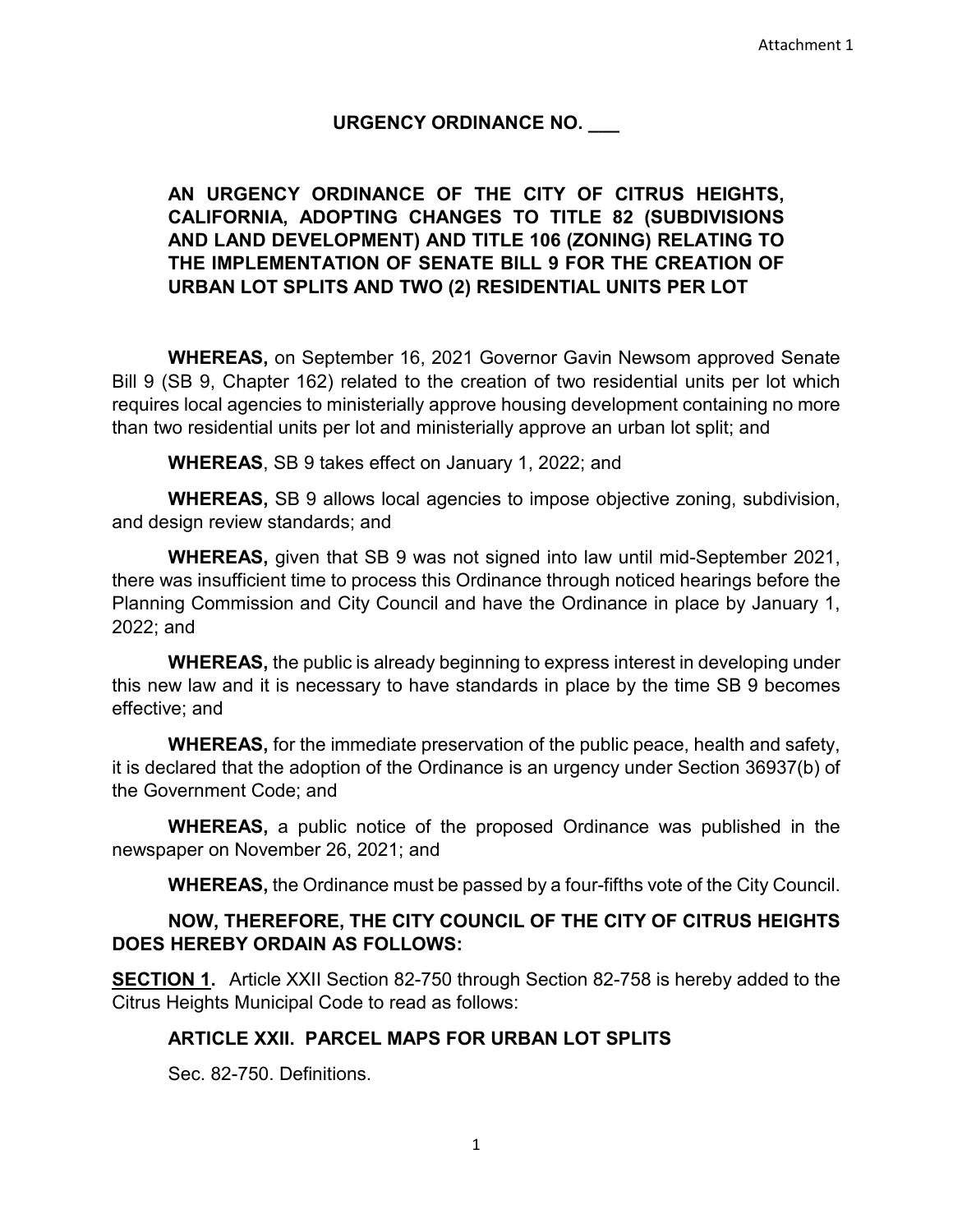For purposes of this Section, the following definition shall apply:

*Lot Area* means the area included within the lot lines of the lot, expressed in square feet or acres, and exclusive of floodways and area of easements on the lot for streets or driveways that are not for the exclusive use of the lot.

*Single-family Residential Zone* means a lot with a zoning classification of RD-1 through RD-5 and Special Planning Areas that allow single-family residential.

*Unit* means any dwelling unit, including but not limited to a primary dwelling unit, an accessory dwelling unit, or a junior accessory dwelling unit.

*Urban lot split* means a lot split of a single-family residential lot into two parcels that meets the requirements of this section.

Sec. 82.751 Approval Process

The city shall ministerially approve a parcel map for a lot split that meets the following requirements:

- (1) The parcel is located within a single-family residential zone.
- (2) The parcel map divides an existing parcel to create no more than two new parcels of approximately equal lot area, provided that one parcel shall not be smaller than 40 percent of the lot area of the original parcel.
- (3) Both newly created parcels are no smaller than 1,200 square feet.
- (4) The parcel is not located in any of the following areas and does not fall within any of the following categories:
	- a. A special flood hazard area subject to inundation by the 1 percent annual chance flood (100-year flood) as determined by the Federal Emergency Management Agency (FEMA) in any official maps published by FEMA. If an applicant is able to satisfy all applicable federal qualifying criteria in order to provide that the site satisfies this subparagraph and is otherwise eligible for streamlined approval under this section, the city shall not deny the application on the basis that the applicant did not comply with any additional permit requirement, standard, or action adopted by the city that is applicable to that site. A development may be located on a site described in this subparagraph if either of the following are met:
		- i. The site has been subject to a Letter of Map Revision prepared by FEMA and issued to the city; or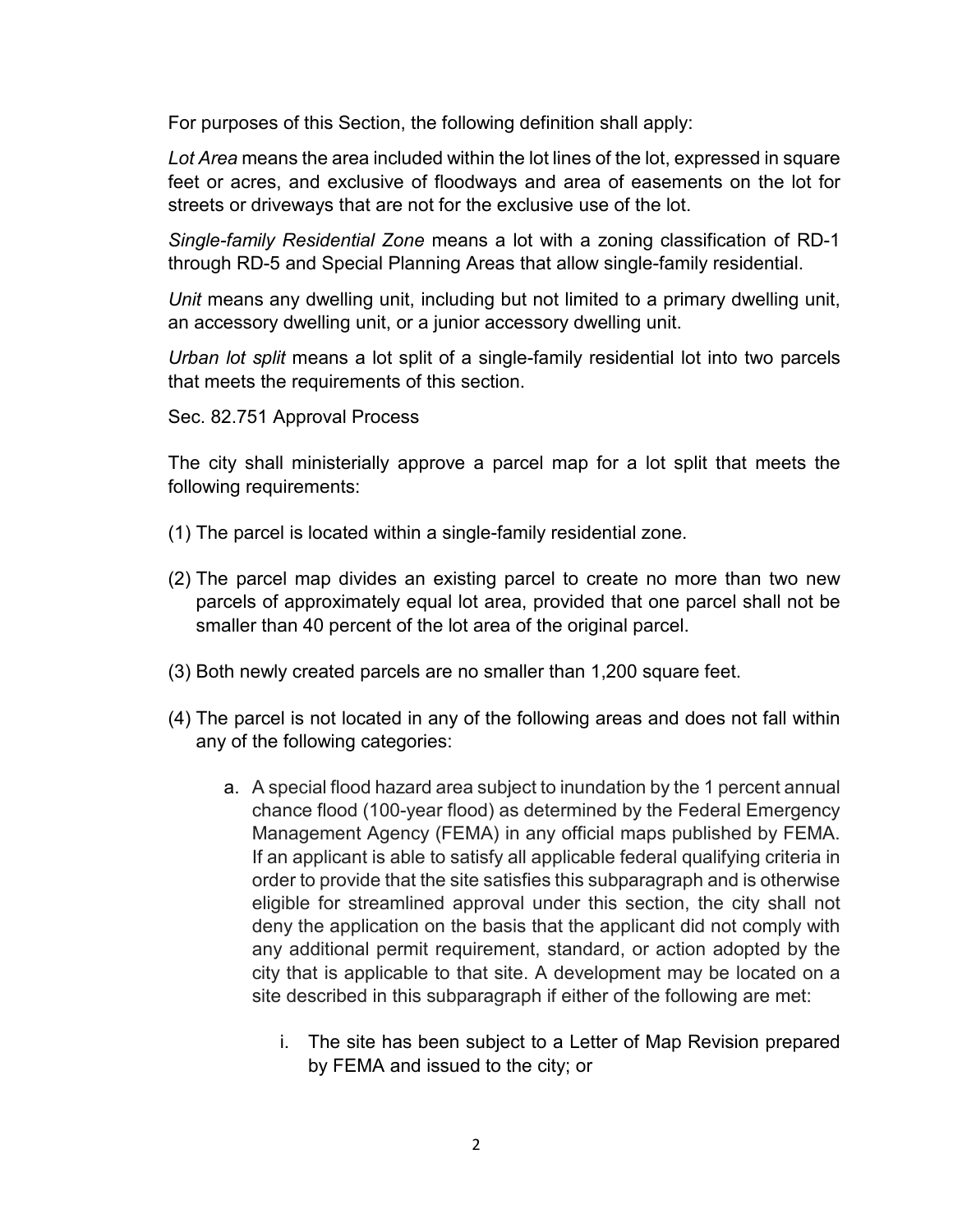- ii. The site meets FEMA requirements necessary to meet minimum flood plain management criteria of the Nation Flood Insurance Program as further spelled out in Government Code section 65913.4(a)(6)(G)(ii);
- b. A regulatory floodway as determined by FEMA in any of its official maps, published by FEMA unless the development has received a no-rise certification in accordance with Section [60.3\(d\)\(3\)](https://plus.lexis.com/document/?pdmfid=1530671&crid=3188e79d-d0fd-4077-bacc-85444c43ddb1&pddocfullpath=%2Fshared%2Fdocument%2Fstatutes-legislation%2Furn%3AcontentItem%3A63P4-4373-CH1B-T364-00000-00&pdcontentcomponentid=4867&pdteaserkey=&pdislpamode=false&pdworkfolderlocatorid=NOT_SAVED_IN_WORKFOLDER&ecomp=-t4hk&earg=sr0&prid=7e1e86a8-5b44-4756-b5fd-e5c4c9a334eb) of Title 44 of the Code of Federal [Regulations.](https://plus.lexis.com/document/?pdmfid=1530671&crid=3188e79d-d0fd-4077-bacc-85444c43ddb1&pddocfullpath=%2Fshared%2Fdocument%2Fstatutes-legislation%2Furn%3AcontentItem%3A63P4-4373-CH1B-T364-00000-00&pdcontentcomponentid=4867&pdteaserkey=&pdislpamode=false&pdworkfolderlocatorid=NOT_SAVED_IN_WORKFOLDER&ecomp=-t4hk&earg=sr0&prid=7e1e86a8-5b44-4756-b5fd-e5c4c9a334eb) If an applicant is able to satisfy all applicable federal qualifying criteria in order to provide that the site satisfies this subparagraph and is otherwise eligible for streamlined approval under this section, the city shall not deny the application on the basis that the applicant did not comply with any additional permit requirement, standard, or action adopted by the city that is applicable to that site.
- c. Lands under a conservation easement.
- d. Within a historic district or on a site that is designated as historic.
- (5) The proposed lot split would not require demolition or alteration of any of the following types of housing:
	- a. Housing that is subject to a recorded covenant, ordinance or law that restricts rents to levels affordable to persons and families of moderate, low, or very low income;
	- b. Housing that is subject to any form of rent or price control by the city;
	- c. Housing that has been occupied by a tenant in the last three years;
	- d. Housing on a parcel or parcels on which an owner of residential real property exercised rights under Government Code section 7060 et seq. to withdraw accommodations from rent or lease within 15 years before the date of the application.
- (6) The lot split does not create more than two units on a parcel.

Sec. 82-752. Standards and Requirements.

The following requirements shall apply to urban lot splits: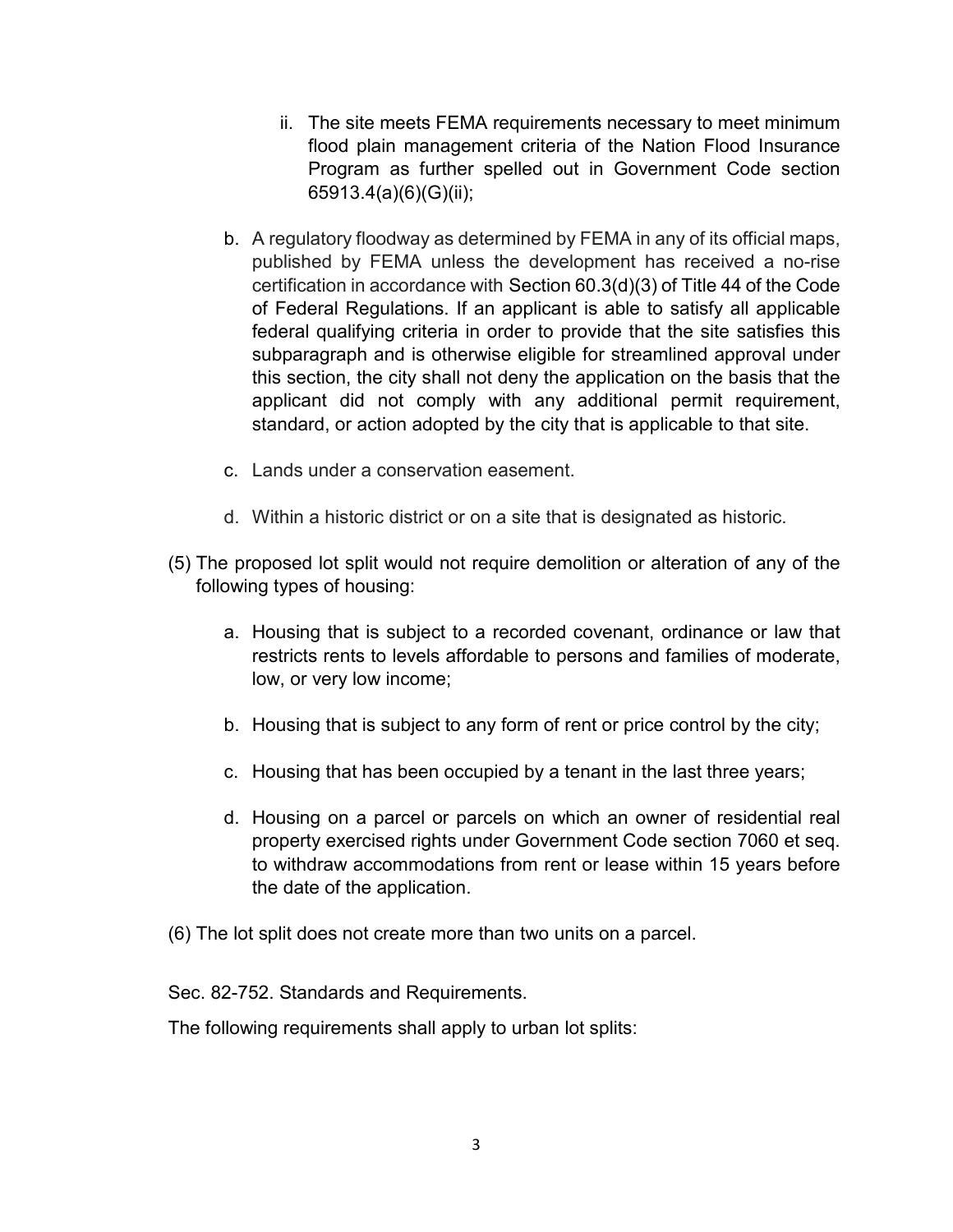- (1) The lot split conforms to all applicable objective requirements of the Subdivision Map Act and Chapter 106 of the Citrus Heights Municipal Code, except as the same are modified by this section.
- (2) No setback shall be required for an existing structure or a structure constructed in the same location and to the same dimensions as an existing structure.
- (3) Except for those circumstances described in Section 82-752.(2) above, the setback for side and rear lot lines shall be four feet. The front setback shall be as set forth in the underlying single-family residential zone.
- (4) The applicant shall provide easements for the provision of public services and facilities as required.
- (5) An application for an Urban Lot Split shall not require the correction of nonconforming zoning provisions as a condition for the lot split.
- (6) Except for those circumstances described in Section 82.751(5), the demolition or alteration of a structure is allowed for land divisions proposed under this Section.
- (7) Development of residential units on the lots created by the Urban Lot Split shall be governed by Section 106.42.260.
- Sec. 82-753. Dedications and Improvements

Dedications of rights-of-way or the construction of offsite improvements for the parcels being created as a condition of approval for the parcel map shall not be imposed on urban lot splits.

#### Sec. 82-754 Objective Standards

The following objective standard shall apply to urban lot splits provided the objective subdivision standard shall not be imposed if it would have the effect of physically precluding the construction of two units on either of the resulting parcels in a unit size of less than 800 square feet.

(1) Each lot shall have frontage on or direct access to a public street. To be considered direct access, the proposed lot split may allow one lot to access a public street by way of a recorded 20-foot minimum width easement.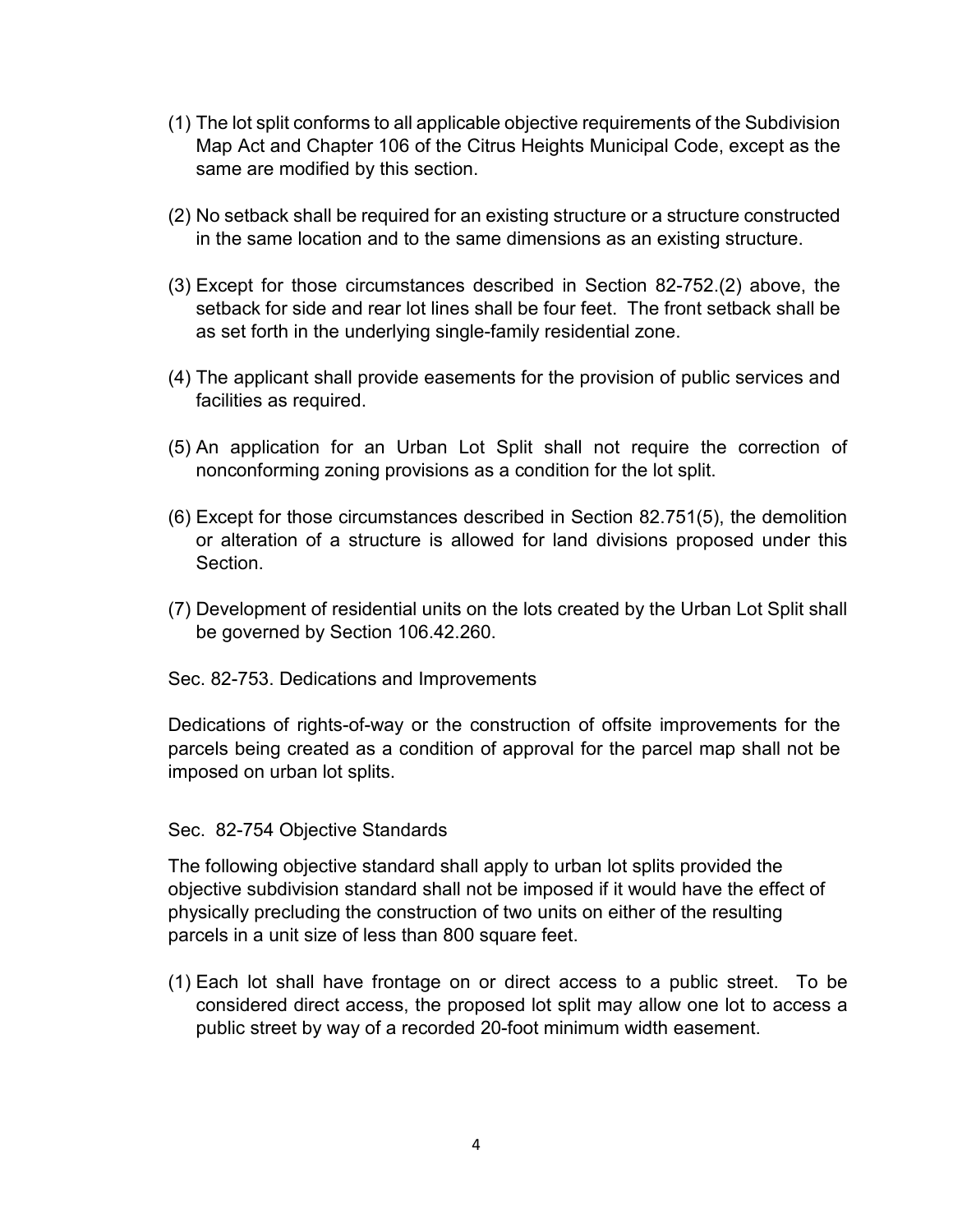(2) Lots proposed adjacent to or crossed by a watercourse shown on Figure 3-1 of Section 106.30.040 shall meet the minimum lot area exclusive of the creekside setback requirements.

Sec. 82-755. Application Denial

- (1) An application for an urban lot split shall not be denied solely because it proposes adjacent or connected structures provided that that all building code safety standards are met and they are sufficient to allow a separate conveyance.
- (2) An application for an urban lot split may be denied if the Building Official makes a written finding, based upon a preponderance of the evidence, that the proposed housing development project would have a specific, adverse impact, as defined and determined in Government Code section 65589.5(d)(2), upon the public health and safety or the physical environment and for which there is no feasible method to satisfactorily mitigate or avoid the specific, adverse impact.

Sec. 82-756 Affidavit Required

An applicant for an urban lot split shall be required to sign an affidavit in a form approved by the City Attorney stating the following:

- (1) That applicant intends to occupy one of the housing units as their principal residence for a minimum of three years from the date of approval. This requirement does not apply when the applicant is a "community land trust" or a "qualified nonprofit corporation" as the same are defined in the Revenue and Taxation Code.
- (2) That the uses shall be limited to residential uses.
- (3) That any rental of any unit created by the lot split shall be for a minimum of thirty-one days.
- (4) That the maximum number of units to be allowed on the parcels is two, including but not limited to units otherwise allowed pursuant to density bonus provisions, accessory dwelling units, or junior accessory dwelling units.

Sec. 82-757 Section Applicability

This section shall not apply to: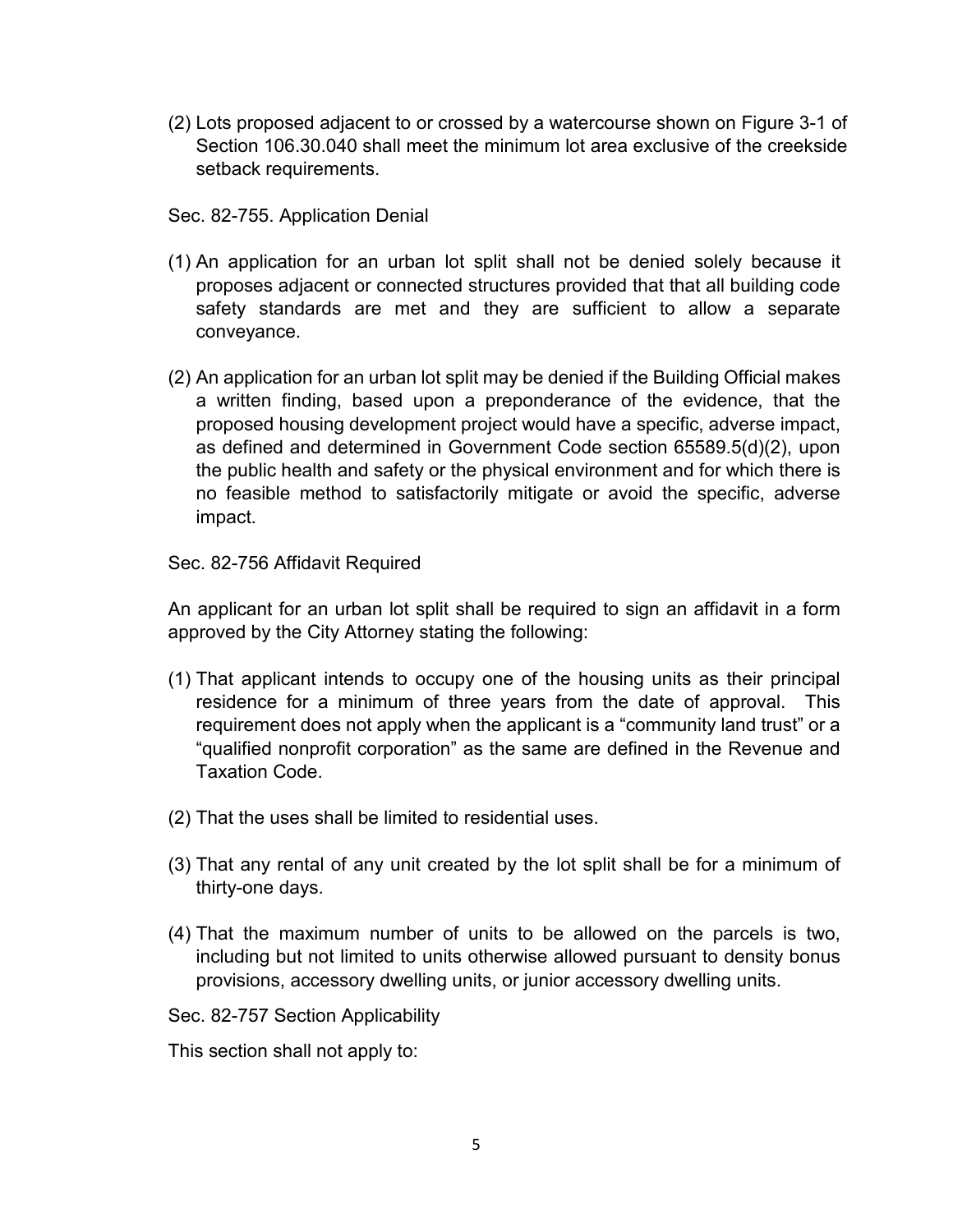- (1) Any parcel which has been established pursuant to a lot split in accordance with this section; or
- (2) Any parcel where the owner of the parcel being subdivided or any person acting in concert with the owner has previously subdivided an adjacent parcel in accordance with this section. For purposes of this section, "acting in concert" shall include, but not be limited to, where the owner of a property proposed for an urban lot split is the same, related to, or connected by partnership to the owner, buyer or seller (if transferred within the previous three years) of an adjacent lot.

**SECTION 2.** Chapter 106 and Chapter 108 of the Citrus Heights Municipal Code are hereby amended to read as set forth below:

Section 106.42.260 is hereby added to the Citrus Heights Municipal Code to read as follows:

# **Section 106.42.260 Two-Unit Housing Development**

This Section provides standards for housing developments of no more than two units, where allowed by this section. The provisions of this section supersede any contrary provisions in the Citrus Heights Municipal Code to the contrary.

- A. **Allowed Locations.** A housing development in compliance with this Section shall be approved ministerially if it meets the following requirements:
	- 1. The parcel is located within a single-family residential zone.
	- 2. The parcel is not located in any of the following areas and does not fall within any of the following categories:
		- a. A special flood hazard area subject to inundation by the 1 percent annual chance flood (100-year flood) as determined by the Federal Emergency Management Agency (FEMA) in any official maps published by FEMA. If an applicant is able to satisfy all applicable federal qualifying criteria in order to provide that the site satisfies this subparagraph and is otherwise eligible for streamlined approval under this section, the city shall not deny the application on the basis that the applicant did not comply with any additional permit requirement, standard, or action adopted by the city that is applicable to that site. A development may be located on a site described in this subparagraph if either of the following are met:
			- i. The site has been subject to a Letter of Map Revision prepared by FEMA and issued to the city; or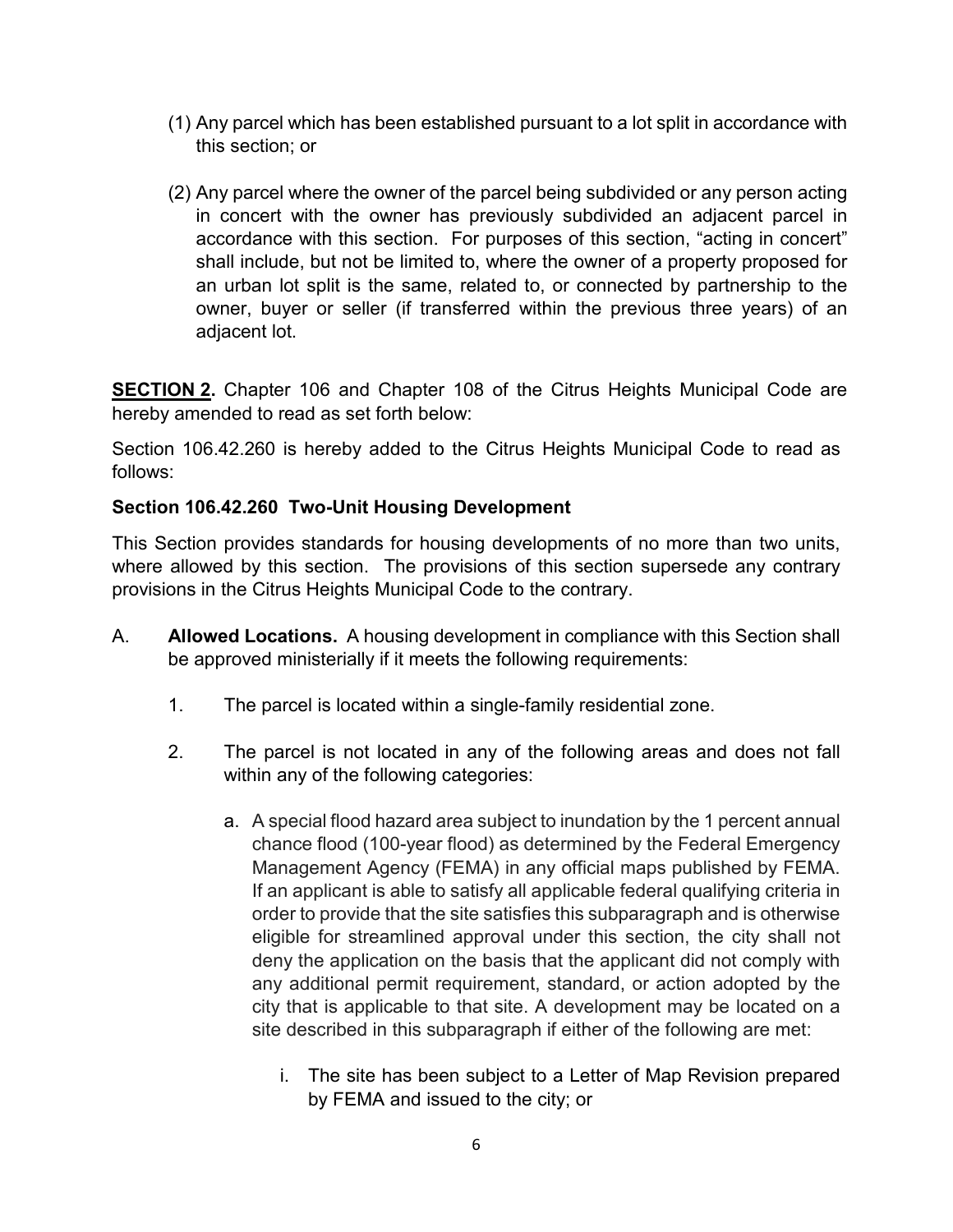- ii. The site meets FEMA requirements necessary to meet minimum flood plain management criteria of the Nation Flood Insurance Program as further spelled out in Government Code section 65913.4(a)(6)(G)(ii);
- b. A regulatory floodway as determined by FEMA in any of its official maps, published by FEMA unless the development has received a no-rise certification in accordance with Section [60.3\(d\)\(3\)](https://plus.lexis.com/document/?pdmfid=1530671&crid=3188e79d-d0fd-4077-bacc-85444c43ddb1&pddocfullpath=%2Fshared%2Fdocument%2Fstatutes-legislation%2Furn%3AcontentItem%3A63P4-4373-CH1B-T364-00000-00&pdcontentcomponentid=4867&pdteaserkey=&pdislpamode=false&pdworkfolderlocatorid=NOT_SAVED_IN_WORKFOLDER&ecomp=-t4hk&earg=sr0&prid=7e1e86a8-5b44-4756-b5fd-e5c4c9a334eb) of Title 44 of the Code of Federal [Regulations.](https://plus.lexis.com/document/?pdmfid=1530671&crid=3188e79d-d0fd-4077-bacc-85444c43ddb1&pddocfullpath=%2Fshared%2Fdocument%2Fstatutes-legislation%2Furn%3AcontentItem%3A63P4-4373-CH1B-T364-00000-00&pdcontentcomponentid=4867&pdteaserkey=&pdislpamode=false&pdworkfolderlocatorid=NOT_SAVED_IN_WORKFOLDER&ecomp=-t4hk&earg=sr0&prid=7e1e86a8-5b44-4756-b5fd-e5c4c9a334eb) If an applicant is able to satisfy all applicable federal qualifying criteria in order to provide that the site satisfies this subparagraph and is otherwise eligible for streamlined approval under this section, the city shall not deny the application on the basis that the applicant did not comply with any additional permit requirement, standard, or action adopted by the city that is applicable to that site.
- c. Lands under a conservation easement.
- d. Within a historic district or on a site that is designated as historic.
- 3. The proposed housing development would not require demolition or alteration of any of the following types of housing:
	- a. Housing that is subject to a recorded covenant, ordinance or law that restricts rents to levels affordable to persons and families of moderate, low, or very low income;
	- b. Housing that is subject to any form of rent or price control by the city;
	- c. Housing on a parcel or parcels on which an owner of residential real property exercised rights under Government Code section 7060 et seq. to withdraw accommodations from rent or lease within 15 years before the date of the application; or
	- d. Housing that has been occupied by a tenant in the last three years.
- B. **Standards and Requirements**. The following requirements shall apply in addition to all other objective standards pertaining to the underlying single-family residential zone:
	- 1. No setback shall be required for an existing structure or a structure constructed in the same location and to the same dimensions as an existing structure.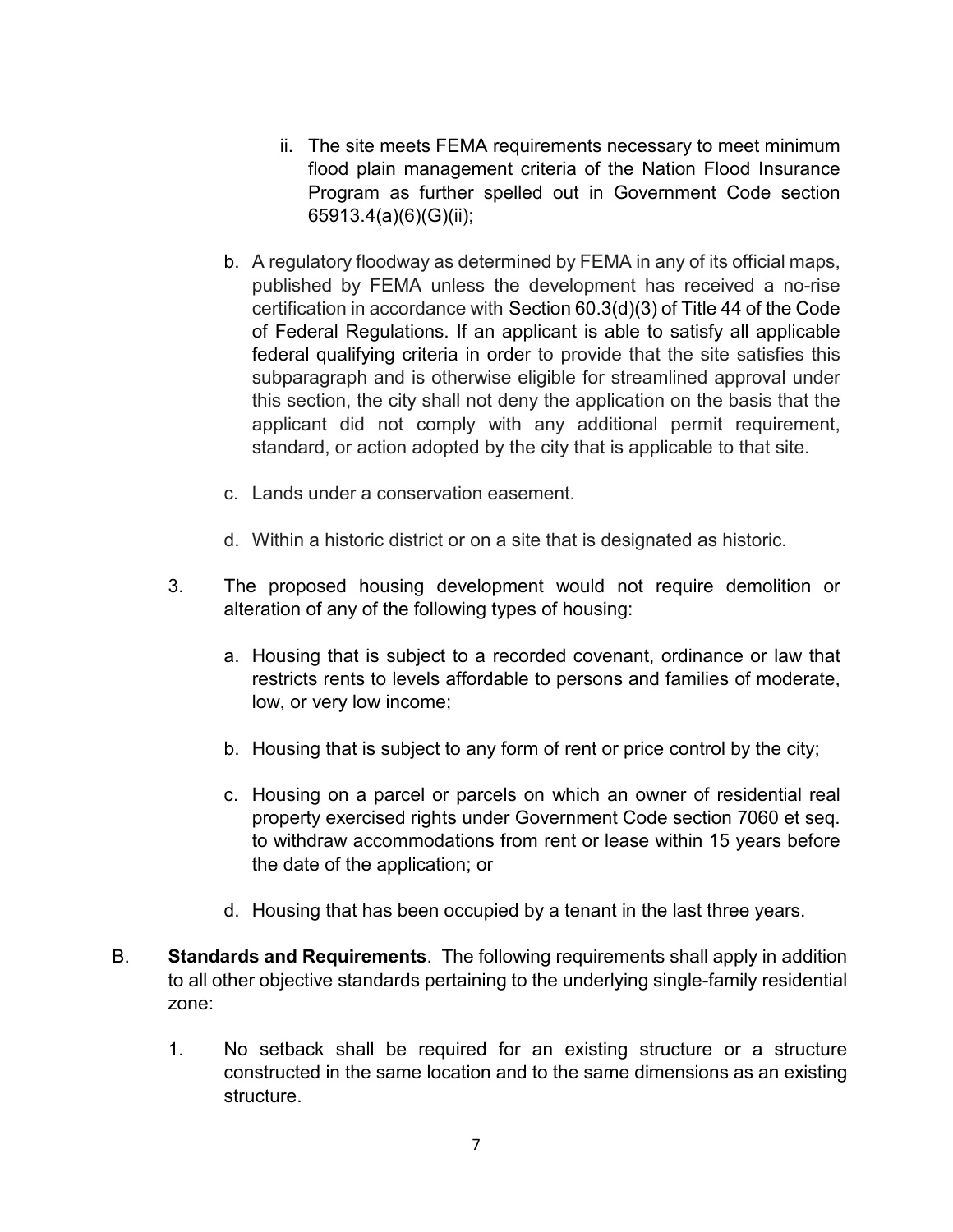- 2. Except for those circumstances described in section 106.42.260.B.1, the setback for side and rear lot lines shall be four feet. The front setback shall be as set forth in the single-family residential zone.
- 3. Except for those circumstances described in section 106.42.260.A.3, the demolition or alteration of a structure is allowed for developments proposed under this Section.
- 4. The applicant shall provide easements for the provision of public services and facilities as required.
- 5. Off-street parking shall be limited to one space per unit, except that no parking requirements shall be imposed if the parcel is located within one-half mile walking distance of either a high-quality transit corridor as defined by Public Resources Code section 21155(b) or a major transit stop as defined in Public Resources Code section 21064.3.
- 6. Any residential accessory structure proposed in conjunction with or following the development of, a two-unit development shall meet the requirements of Citrus Heights Municipal Code Chapter 106.
- 7. The maximum number of units allowed under this Section is two per lot.
- C. **Objective Standards.** The following objective standard shall apply to two-unit developments provided the objective standard shall not be imposed if it would have the effect of physically precluding the construction of two units of less than 800 square feet.
	- 1. The required parking space may be covered or uncovered but shall be at least 9 feet wide x 20 foot in length.
	- 2. New units proposed adjacent to or crossed by a watercourse shown on Figure 3-1 of Section 106.30.040 shall meet the creekside setback requirements.
	- 3. The applicant shall provide easements for the provision of public services and facilities as required.
- D. **Application Review.** A housing development in compliance with this Section shall be approved ministerially if it meets the requirements of this Section. An application project shall not be denied based on any of the following: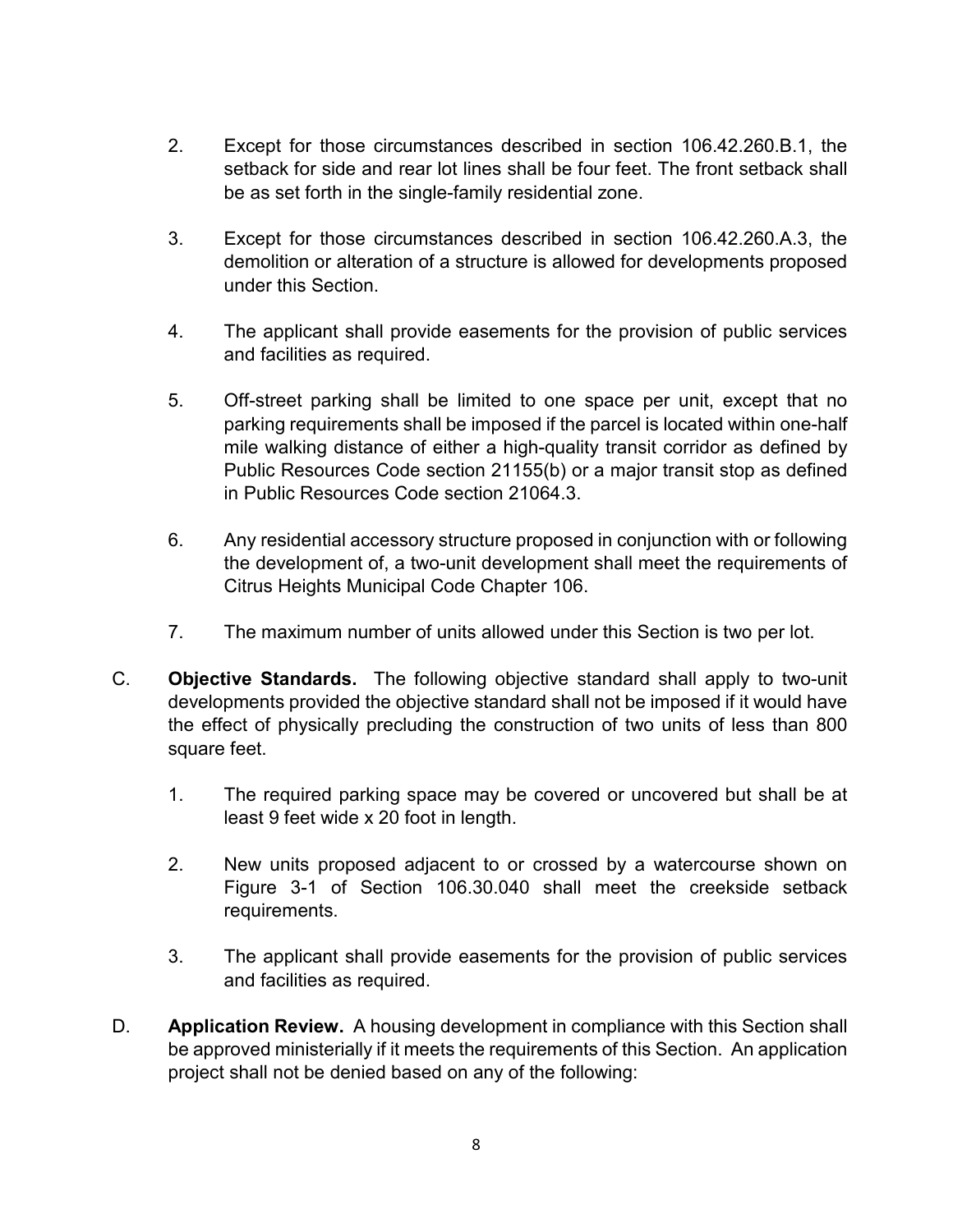- 1. The imposition of any objective zoning or design review standards that would have the effect of physically precluding the construction of two units on either of the resulting parcels or that would result in a unit size of less than 800 square feet.
- 2. Solely because it proposes adjacent or connected structures provided that that all building code safety standards are met and they are sufficient to allow a separate conveyance.
- E. **Housing Development in Conjunction with Urban Lot Split.** If the project includes an urban lot split, the shall be required to sign an affidavit in a form approved by the City Attorney to be recorded against the property stating the following:
	- 1. That the uses shall be limited to residential uses.
	- 2. That the rental of any unit created pursuant to this section shall be for a minimum of thirty-one days.
	- 3. That the maximum number of units to be allowed on the parcels is two, including but not limited to units otherwise allowed pursuant to density bonus provisions, accessory dwelling units, junior accessory dwelling units, or units allowed pursuant to Section 106.42.015.
- F. **Building Official Authority.** The city may deny the housing development if the building official makes a written finding, based upon a preponderance of the evidence, that the proposed housing development project would have a specific, adverse impact, as defined and determined in Government Code section 65589.5(d)(2), upon the public health and safety or the physical environment and for which there is no feasible method to satisfactorily mitigate or avoid the specific, adverse impact.

Section 106.80.020 of the Citrus Heights Municipal code is hereby amended by adding the following definitions to read as follows:

**Single-family Residential Zone.** Zoning districts of RD-1 through RD-5 and Special Planning Areas that allow single-family residential.

**Two-Unit Housing Development**. A project of no more than two residential units within a single-family zone that meets the requirements of Section 106.42.260. A duplex is considered two-units.

**Unit.** Any dwelling unit, including but not limited to a primary dwelling unit, an accessory dwelling unit, or a junior accessory dwelling unit.